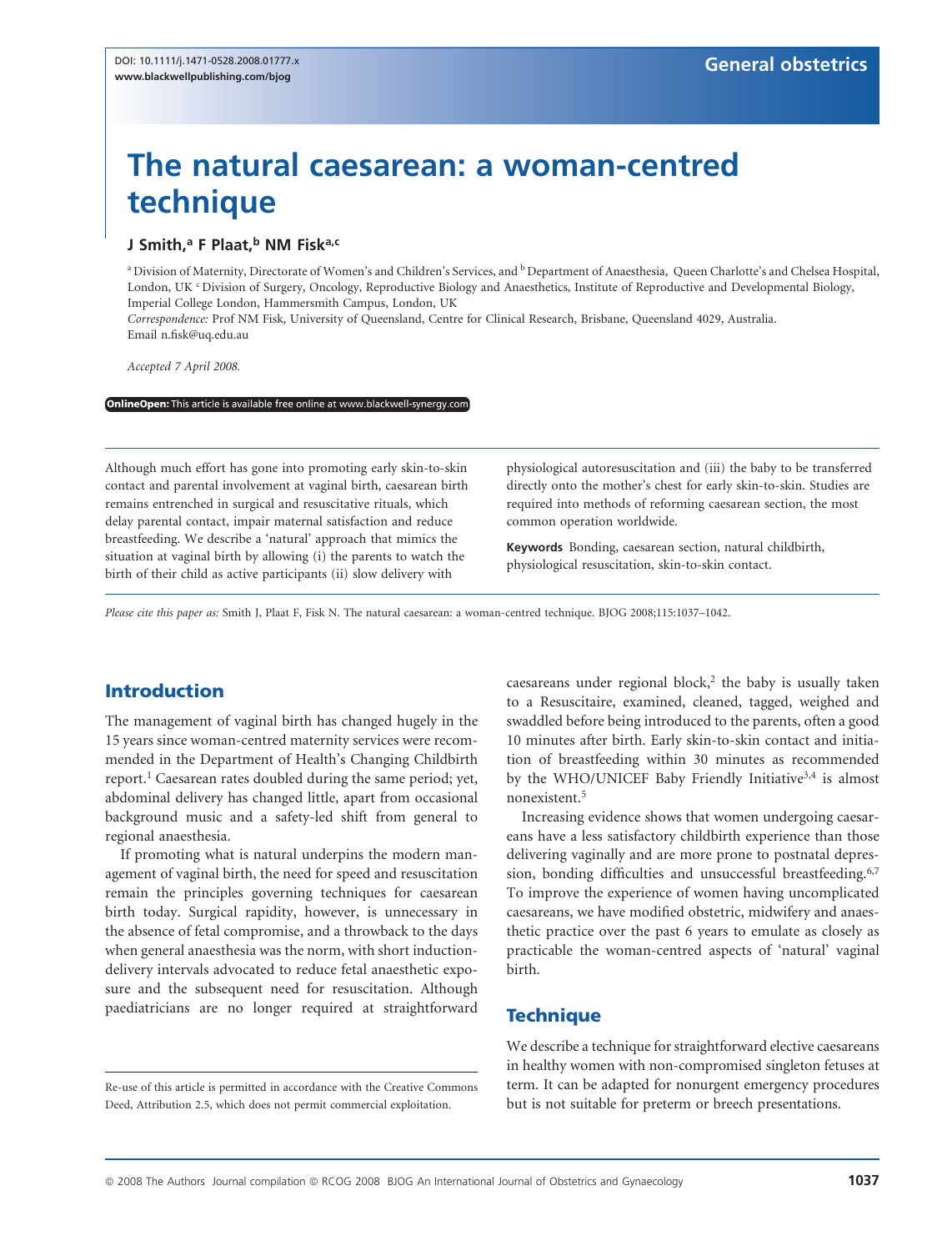#### Preparation

Antenatally, we use video clips to demonstrate what happens at a 'natural' caesarean. When possible, the woman (and her partner) meet the midwife and obstetrician preoperatively and are shown the operating theatre to render the environment less intimidating. The couples are encouraged to bring their own music, and the woman can wear her own clothing if she wishes.

In theatre, the pulse oximeter is positioned on the mother's foot to keep her hands free, and the electrocardiogram (ECG) leads away from her anterior chest wall where the baby will be placed. The anaesthetic block aims to permit pain-free surgery without requiring supplementation (which may obtund the woman's responses). It should not affect the upper limbs needed to hold her baby nor cause haemodynamic instability with its potential for light-headedness, nausea or vomiting. The intravenous line is placed in the nondominant arm as per usual practice. We use a combined spinal-epidural needlethrough-needle technique with 7.5–10 mg bupivacaine intrathecally8 and a prophylactic infusion of the vasopressor phenylephrine. Once the block is sited, one of the woman's arms is freed from her clothing to facilitate skin-to-skin contact. Cardiotocography is continued until skin preparation to confirm fetal wellbeing.

#### Delivery: walking the baby out

Surgery starts with the screen up, and sterile routines observed as usual. After uterine incision, the drape is lowered and the head of the table raised to enable the mother to watch the birth. As the fetal head enters the abdominal incision, the operative field is cleaned of blood and the partner is invited to stand to observe the birth. The principle for the surgeon is then hands-off, as the baby autoresuscitates: breathing air through the exteriorised mouth and nose, while its trunk still in utero remains attached to the placental circulation. This delay of a few minutes allows pressure from the uterus and maternal soft tissues to expel lung liquid (Figure 1), mimicking what happens at vaginal delivery. Once crying, the baby's shoulders are eased out, and the baby then frequently delivers his/her own arms with an expansive gesture. Concurrently, the baby's torso tamponades the uterine incision, minimising bleeding (Figure 1).



Figure 1. Autoresuscitation. After delivery of the head, the baby establishes respiration while still attached to the placental circulation. Pausing with the head in this position allows external compression from the uterus and maternal soft tissues to expel lung liquid (arrows A and B—time lapse) as happens at vaginal delivery. Note that neither the surgeon nor the assistant is touching the baby. The baby's trunk is then eased out by a combination of uterine contractions and gentle assistance from the accoucheur to ensure it facies the watching parents (C). The baby often unleashes his/her own arms from the uterus with a vigorous extension reflex (D), and his/her wellbeing is monitored by observing crying and facial reactions (E). Representative photographs from different deliveries (with permission).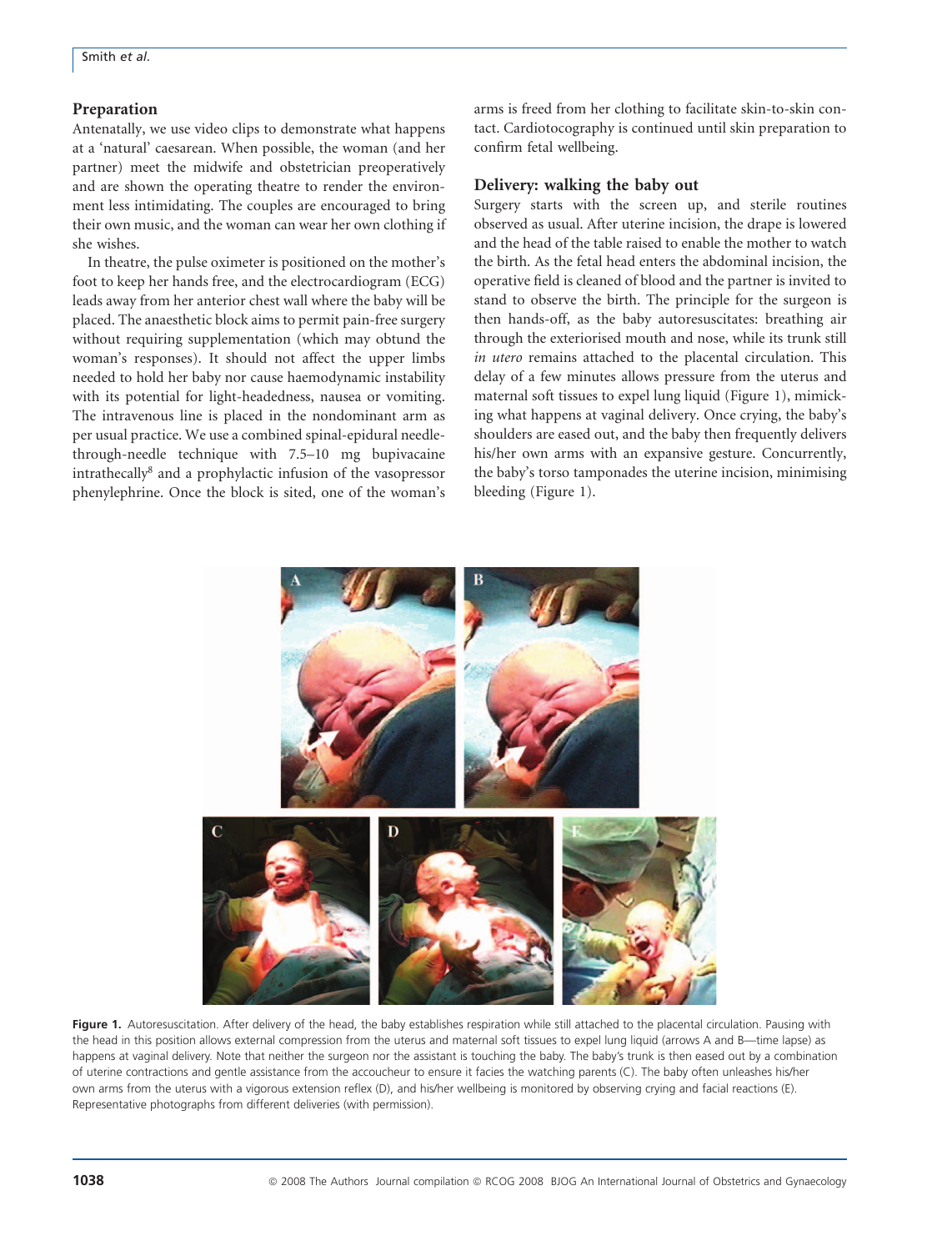

Figure 2. Parental participation. Dropping the drape and tilting the head of the bed upwards allows the parents to establish eye contact and learn of the baby's sex as he/she emerges. The father may stand if he wishes. (A) and (B) show representative photographs from different deliveries (with permission).

The baby is next left supported for up to a minute, allowing the mother to observe her child. The half-delivered fetus frequently cries but if not, the obstetrician observes its breathing, colour, tone and movement to indicate wellbeing. The rest of the delivery is achieved through a combination of passive expulsion by the contracting uterus and active assistance: the baby wriggles out while its head and torso are supported by the obstetrician. This enables the mother to watch the birth and ascertain the sex of her baby at the same time as the delivery team, replicating the situation at vaginal birth (Figure 2).

#### Early skin-to-skin contact

Once the baby is finally 'born' and wellbeing again confirmed, the cord is clamped and cut in view of the parents. The anaesthetist/anaesthetic assistant clears the mother's clothing from her chest, and the midwife positions him/herself at the top of the bed beside the mother's head. Still scrubbed, the midwife receives the baby directly from the surgeon to prevent contamination (Figure 3). The woman should be warned not to reach out for her baby, as this risks touching the obstetrician. The baby is laid prone between the mother's breasts, dried with a warmed towel and kept warm with fresh towels and bubble wrap.

After a plastic clamp is applied, the partner can cut the remaining cord if he wishes. Labelling and vitamin K administration are accomplished with the baby on the mother's chest. The baby is positioned so that he/she can begin to suckle. The midwife remains near the head end to monitor the baby and reassure the parents. The baby is only weighed when surgery is finished, and given to the partner while the mother is transferred to her bed. Skin-to-skin contact is then re-established with the baby in the same position.



Figure 3. Early skin-to-skin contact. The baby is handed by the surgeon (left) first to the midwife (right) waiting alongside the mother's head (A), then directly to mother. Skin-to-skin contact is established within a minute of delivery. The screen is then restored while surgical closure is completed, and the baby kept warm with towels and bubble wrap (B). Representative photographs from different deliveries (with permission).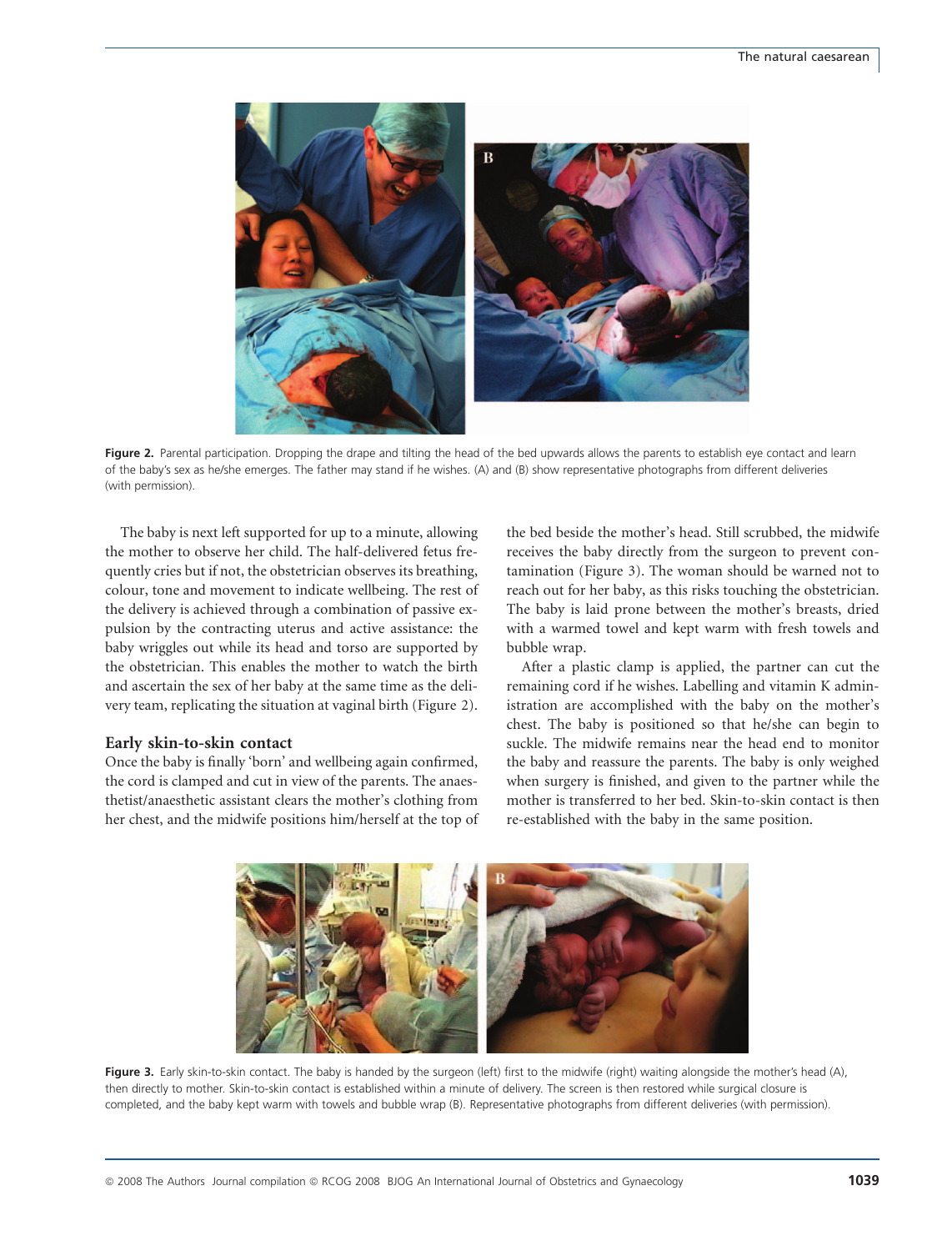# **Discussion**

Caesarean section remains entrenched in hospital routines, seemingly immune to the tide of customer-focused changes that has swept maternity services and labour ward care. The 'natural' caesarean technique we describe has evolved as a series of measures to mimic the situation at vaginal birth, where birth attendants encourage early skin-to-skin contact, facilitate physiological resuscitation, but most of all, engage the parents as active participants in the birth of their child.

Randomised trials demonstrate that early skin-to-skin contact increases the rate and duration of breastfeeding, reduces infant crying and improves maternal affection. Although recommended by both the Royal College of Nursing and National Institute for Clinical Excellence,<sup>2,9</sup> this has hitherto proved refractory to implement at caesarean section against a background of ritualised obstetric and midwifery routines.<sup>5</sup> We describe how immediate skin-to-skin contact can be established at straightforward abdominal delivery without compromising operative sterility.

Respiratory complications like transient tachypnoea of the newborn are more common after elective caesarean than vaginal delivery, $10-12$  in which retained lung liquid is implicated, as is the lack of catecholamine and cortisol surge associated with vaginal birth.<sup>13</sup> Pausing the delivery of the baby, as shown in Figure 3, to allow physiological expulsion of lung liquid like at vaginal delivery may facilitate respiratory adaptation.

We report the technique at this stage in the absence of quantitative outcome data in response to frequent requests from obstetricians and women, and considerable media interest. In qualitative terms, the natural caesarean has been positively received by the couples involved (Supplementary material S1), with no adverse comment in more than 100 procedures. One fear that women expressed preoperatively was the possibility that they would see inside their own abdomen. We explain that the baby's head 'blocks the hole' and once baby is delivered, the screen goes back up. In reality, maternal position precludes this anyway. Formal audit of maternal and fetal outcomes is now indicated, with a view to eventual randomisation. We offer the following observations on introducing this package of measures.

Fetal safety is paramount, and we immediately resort to routine management if the baby is unexpectedly born in poor condition. The uterine incision-to-delivery interval is prolonged compared with routine practice, but usually still within the 3 minutes formerly recommended for optimal neonatal condition.<sup>14</sup> However, during this period with the head out but the trunk still inside, not only is the crying baby establishing a resting lung volume but also the placental circulation remains intact. Experience with the partially exteriorised fetus during EXIT (Ex utero Intrapartum Treatment surgery to establish the neonatal airway) procedures suggests

that fetal oxygenation can be maintained over much longer intervals, the largest series showing an average cord pH of 7.20 after a median of 17 minutes on 'placental bypass'.15 Because birth is timed when the baby is completely expelled from its mother's womb, natural caesarean babies often achieve a healthy Apgar score before they are actually born.

Thermal care warrants attention. Although neonates undergoing skin-to-skin contact after vaginal birth are no colder than those who do not,<sup>16</sup> the theatre environment is different from that of a labour room. Air conditioning may increase heat loss through convection drafts, even when ambient temperature is maintained. Following conventional delivery, the baby is routinely placed under the radiant heat of the Resuscitaire before being swaddled. We warm and cover the baby on the mother's chest and maintain theatre temperature ≥25°C.

To establish that the mother's chest is a safe place for the baby while the woman is undergoing surgery, we ensure that the mother wishes to have the baby there and is in a fit state to do so. We request that the partner helps support the baby, and an important practice point is that the midwife remains at the head end after delivery, as the anaesthetist is busy at this juncture. The operating table should be levelled from the preoperative lateral tilt. An unanticipated problem was that the maternal ECG sometimes picks up the baby's heartbeat as he/she lies on the mother's chest, mimicking a potentially alarming maternal tachycardia.

Perhaps, the biggest obstacle to implementation is reluctance of staff to change roles and give up rituals. A multidisciplinary team approach is key. The surgeon cannot remain aloof behind the drape. The anaesthetic team must embrace the presence of the baby at the 'head-end', and midwives need to accept that what is good practice at a vaginal birth is also achievable in theatre. An initial midwifery concern that the technique would delay a busy operating list, with no opportunity to weigh, check and dress the baby or complete the paperwork until the end of the operation, was assuaged once the staff had witnessed the family friendly benefits of a 'natural' section.

Caesarean section rates are rising worldwide, and indeed, now exceed one-third of deliveries in many developed world centres such as our own. Given the negative effect that caesareans, whether indicated or discretionary, have on maternal satisfaction, bonding and breastfeeding, improving this experience while maintaining safety should be a priority. We describe an evolving approach, suitable for global export. Studies are now indicated on the effects of naturalising this most unnatural form of birth.

#### Conflict of interests

N.M.F. undertook private obstetric practice (for institutional gain) until November 2007. N.M.F. is on the Obstetric Advisory Board of Ferring UK.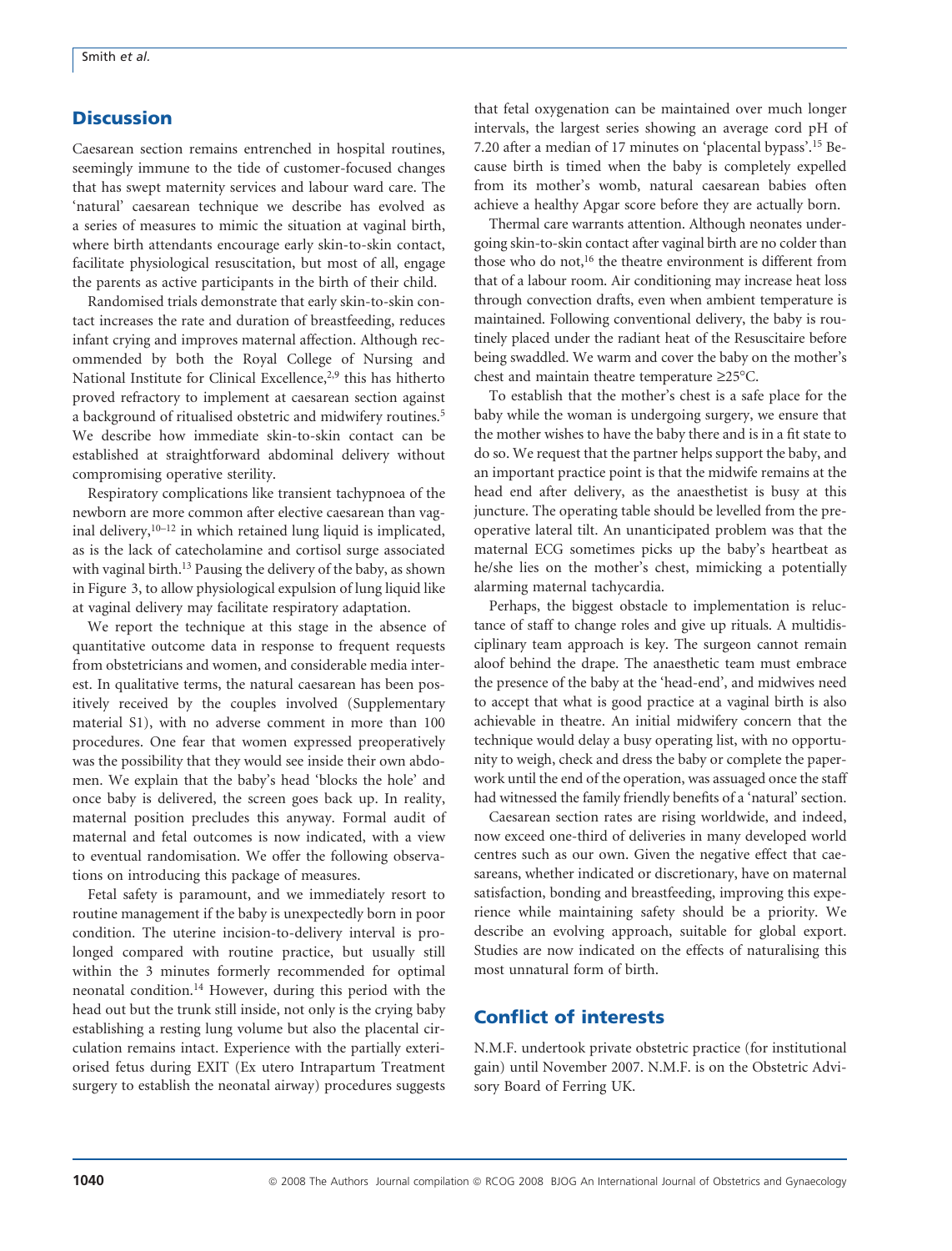### Contribution to authorship

N.M.F. conceived the initial idea, which was then developed, implemented and improved with J.S. and F.P. All three jointly wrote and approved the final manuscript. N.M.F. acts as guarantor.

### Ethical approval

Approval was not required. This paper is a description of a technique that evolved over many years in response to patient demand and national guidelines. No end-points were recorded, and as with the many other 'soft' variations in routine surgical, obstetric and midwifery care, such practice does not come under the World Medical Association Declaration of Helsinki definition of human experimentation. Informed consent for caesarean section was personally obtained by the senior author and included showing video clips of the natural caesarean technique, discussion of the optional nature of the 'walking the baby out' component and the monitoring of fetal/neonatal wellbeing undertaken by N.M.F. as surgeon.

# Acknowledgement

The authors acknowledge support from the National Institute of Health Research Biomedical Research Centre funding scheme.

#### Supplementary material

The following supplementary materials are available for this article:

Appendix S1. Patient experiences of ''natural caesarean''.

These materials are available as part of the online article from: http://www.blackwell-synergy.com/doi/abs/10.1111/j.1471- 0528.2008.01777.x.

(This link will take you to the article abstract).

Please note: Blackwell Publishing is not responsible for the content or functionality of any supplementary materials supplied by the authors. Any queries (other than missing material) should be directed to the corresponding author for the article.  $\blacksquare$ 

#### **References**

- 1 Department of Health. Changing Childbirth: Report of the Expert Maternity Group. London: HMSO, 1993.
- 2 NICE. Caesarean Section. London: National Institute for Clinical Excellence, 2004.
- 3 WHO/UNICEF. Protecting, Promoting and Supporting Bread-feeding: The Special Role of Maternity Service. Geneva, Switzerland: World Health Organisation, 1989.
- 4 Anderson G, Moore E, Hepworth J, Bergman N. Early skin-to-skin contact for mothers and their healthy newborn infants. Cochrane Database Syst Rev 2003;(2):CD003519.
- 5 Rowe-Murray HJ, Fisher JR. Baby friendly hospital practices: cesarean section is a persistent barrier to early initiation of breastfeeding. Birth 2002;29:124–31.
- 6 DiMatteo MR, Morton SC, Lepper HS, Damush TM, Carney MF, Pearson M, et al. Cesarean childbirth and psychosocial outcomes: a meta-analysis. Health Psychol 1996;15:303–14.
- 7 Dewey KG, Nommsen-Rivers LA, Heinig MJ, Cohen RJ. Risk factors for suboptimal infant breastfeeding behavior, delayed onset of lactation, and excess neonatal weight loss. Pediatrics 2003;112: 607–19.
- 8 McNaught AF, Stocks GM. Epidural volume extension and low-dose sequential combined spinal-epidural blockade: two ways to reduce spinal dose requirement for caesarean section. Int J Obstet Anesth 2007;16:346–53.
- 9 Bick D. The post-natal health needs of women following caesarean section. London: Royal College of Nursing, 2004.
- 10 Hansen AK, Wisborg K, Uldbjerg N, Henriksen TB. Elective caesarean section and respiratory morbidity in the term and near-term neonate. Acta Obstet Gynecol Scand 2007;86:389–94.
- 11 Hansen AK, Wisborg K, Uldbjerg N, Henriksen TB. Risk of respiratory morbidity in term infants delivered by elective caesarean section: cohort study. BMJ 2008;336:85–7.
- 12 Taylor A, Fisk N, Glover V. Mode of delivery and subsequent stress response. Lancet 2000;355:120.
- 13 Faxelius G, Hagnevik K, Lagercrantz H, Lundell B, Irestedt L. Catecholamine surge and lung function after delivery. Arch Dis Child 1983;58: 262–6.
- 14 Bader AM, Datta S, Arthur GR, Benvenuti E, Courtney M, Hauch M. Maternal and fetal catecholamines and uterine incision-to-delivery interval during elective cesarean. Obstet Gynecol 1990;75:600–3.
- 15 Bouchard S, Johnson MP, Flake AW, Howell LJ, Myers LB, Adzick NS, et al. The EXIT procedure: experience and outcome in 31 cases. J Pediatr Surg 2002;37:418–26.
- 16 Carfoot S, Williamson P, Dickson R. A randomised controlled trial in the north of England examining the effects of skin-to-skin care on breast feeding. Midwifery 2005;21:71–9.